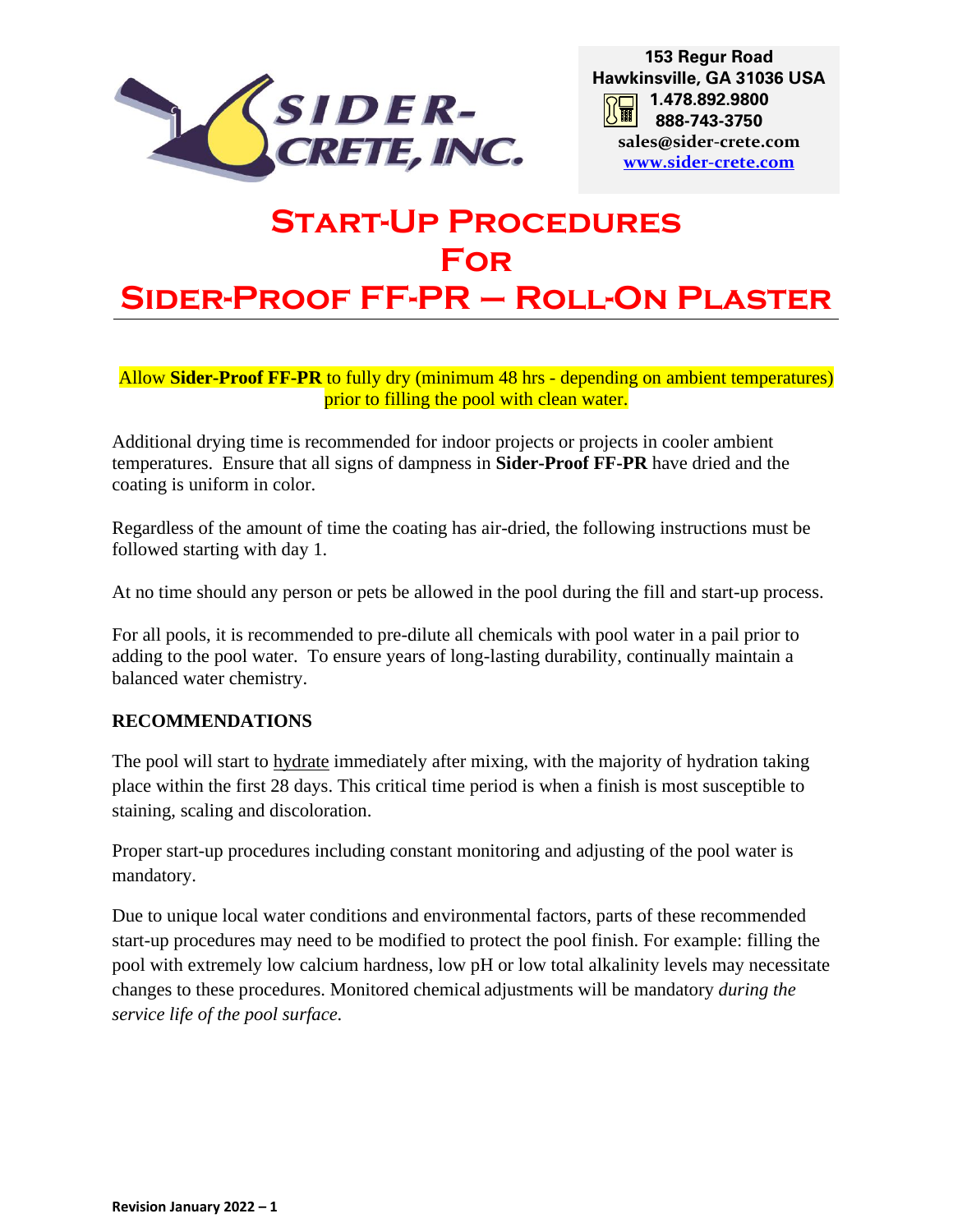## **ALWAYS ADD A CHEMICAL TO WATER, NEVER WATER TO THE CHEMICAL**

## **POOL FILLING DAY PREPARATION STEPS**

- **1.** Make sure the filtration equipment is operational.
- **2.** Remove all floor return heads and directional eyeballs *(if appropriate and recommended in your geographical area.)*
- **3.** Place a clean cloth on the end of the hose and place the hose in the main drain to prevent damage to the surface. If a water truck is required, 36 inches (90 cm) of water should be placed at the deepest area for the water cushion.
- **4.** Fill the pool to the middle of the skimmer or specified water level without interruption as rapidly as possible with clean potable water to help prevent a bowl ring.
- **5.** At no time should any person or pets be allowed in the pool during fill. Do not allow any external sources of water to enter the pool to help prevent streaking.
- **6.** Test fill water for pH, alkalinity, calcium hardness and metals. Record test results.
- **7.** Start the filtration system immediately when the pool is full to the middle of the skimmer or specified water level.

## **Start-Up Process:**

## **Day 1**

- 1. Once filled, pre-dilute and add a quality sequestering agent using the recommended initial start-up dosage per the sequestering agent's manufacturer.
- 2. High alkalinity should be adjusted to 80 ppm using pre-diluted Muriatic Acid (31-33% Hydrochloric acid). Always pre-dilute the acid by adding it to a five-gallon (19 L) Bucket of pool water.
- 3. Low Alkalinity should be adjusted to 80 ppm using sodium bicarbonate (baking soda).
- 4. pH should be reduced to 7.2 to 7.6 adding pre-diluted Muriatic Acid.
- 5. Operate filtration system continuously for a minimum of 5 days
- 6. You may use a soft bristle brush to stir/remove any calcium or other deposits
- 7. DO NOT add chlorine for 5 days
- 8. DO NOT turn on pool heater for 5 days

## **Day 2**

- 1. Test pH, Alkalinity and Calcium Hardness and repeat steps 2-8 of **Day 1**.
- 2. Once the alkalinity is adjusted to 80 ppm and the pH is adjusted to 7.2 to 7.6, then adjust calcium hardness levels to a minimum of 150 ppm. (CAUTION: Adjustments requiring more than 20lb. of CaCl² should be pre-diluted and added in 10lb. increments- morning and afternoon.)

## **Day 3 & 4**

1. Test pH, Alkalinity and Calcium Hardness and repeat steps 2-8 of **Day 1**.